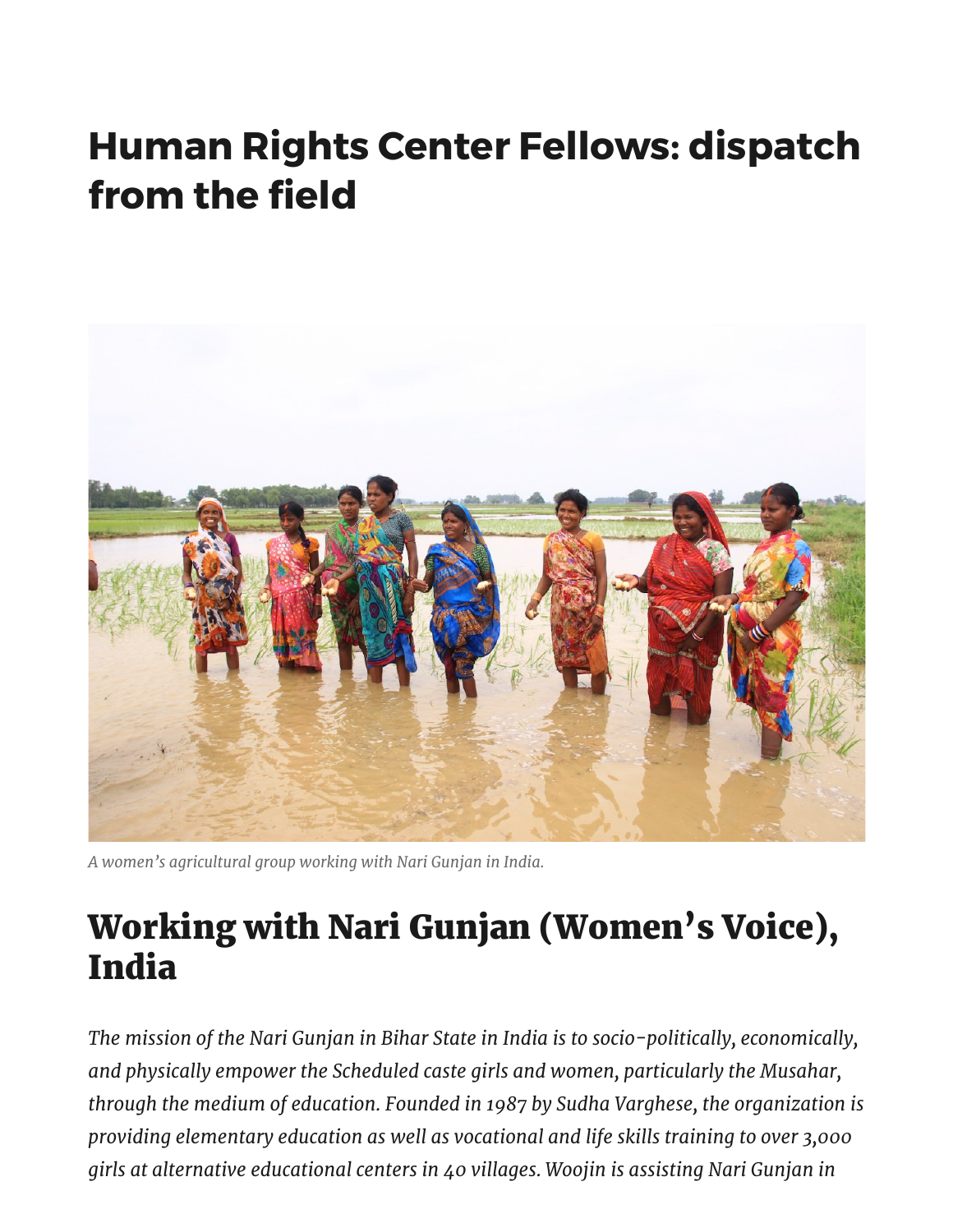creating a rights-based monitoring and evaluation framework to determine the developmental and human rights impact of the program.

"The mind is not a vessel to be filled but a fire to be kindled."

## Excerpt from Woojin Jung's report from the field:

In 1987, Sudha, who was from a prosperous family in Kerala, moved to a cluster of mud houses in Jamsaut village in Bihar and began helping the Musahar. A Musahar girl, Lalmati, lived in the same village where Sudha had settled. Her family was the poorest of the poor, living in a deplorable situation. They lived in a small hut in tolla (Musahar Settlement). Because her parents were older, nobody would give them work. So her mother collected paddy and grains while her father went to fish with a fishing rod. They also grew vegetables, ate, and sold the rest.

For some reason, Lalmati was older than her classmates. When she came back home from school, she had much work to do. She cut rice, cooked food for her family, took care of the elderly and young brothers and sisters, and fed goats and cows. By the time she finished all the household chores, it was already evening. She could not afford a lantern, so ran to Sudha didi (big sister)'s house. There, she studied by the light of a bulb.

Late in the evening, most of the families in her community came to talk with Sudha about their struggles—from sexual violence, to minimum wages, caste issues, tensions between next tola, and health problems. Lalmati spent much time listening to Sudha and developed different ways of looking at her surroundings. After all the families left, Sudha shared her dinner with Lamati, who would then fall asleep.

In 1987, Sudha converted a latrine into a classroom in her village, and launched a learning center for adolescent girls. The center provided alternative education for children who were left out of the formal education system. At first Sudha taught the girls, but later could not teach them because she was starting education centers in other villages.